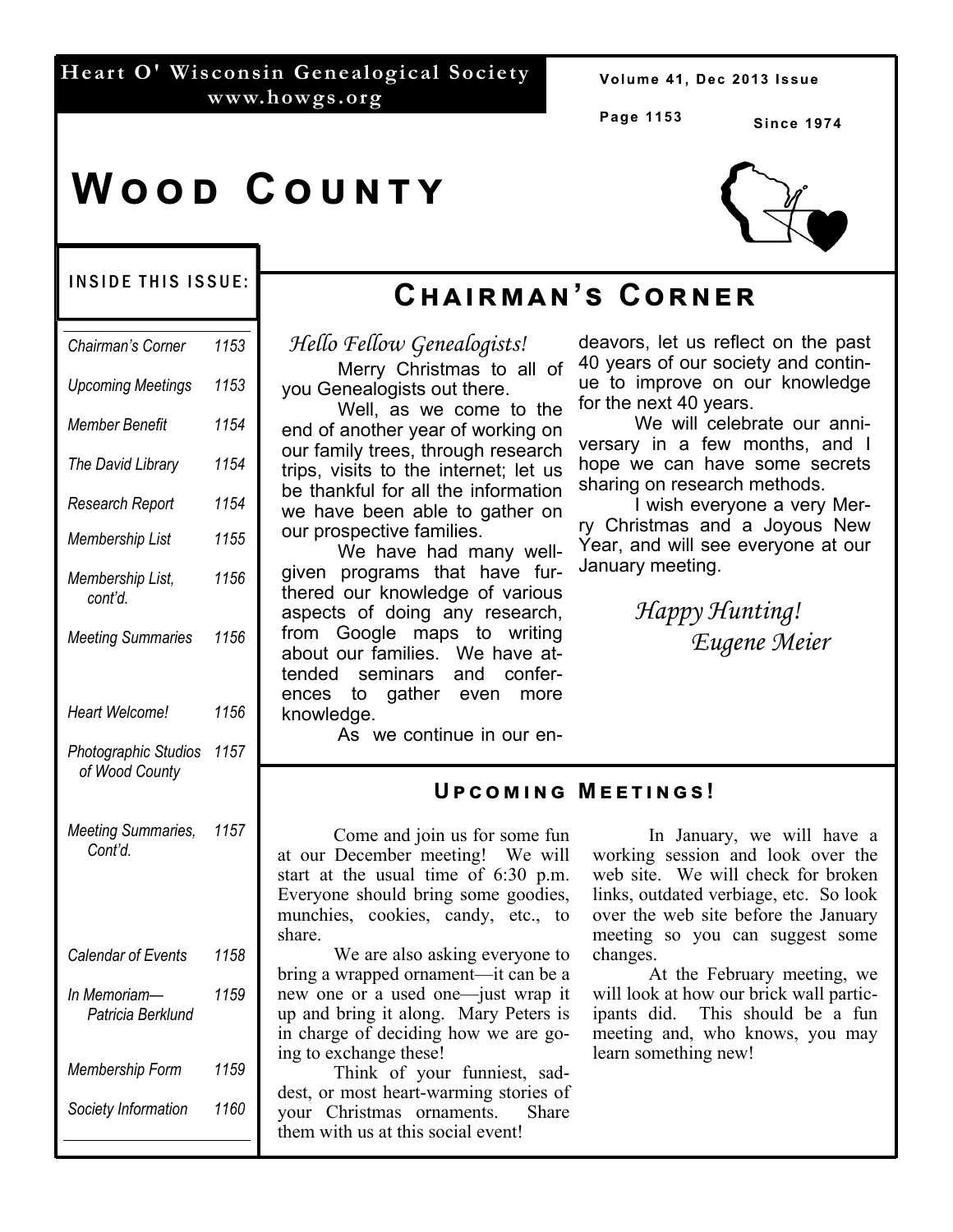#### **A ඖ U ඖඝඛඍඌ M E**MBER **BENEFIT!**

 Did you know there is a member benefit that not many members (myself included) have taken advantage of over the years? Can you guess what it is? If you guessed one free query in the newsletter every year, you would get the prize!

 Our membership form states that members can have one free query in the newsletter every year. This query must be 50 words or less (not counting the name and address of the submitter). Additional queries may be submitted for 10 cents per word.

 So, what are you waiting for? Start writing up your query. How do we know for whom you're looking if you don't let us know?

 I will reserve a space in the March newsletter for all of the queries that I'll be getting!!

*The Editor* 

## $THE$  DAVID LIBRARY OF THE **AMERICAN REVOLUTION**

 The David Library of the American Revolution is a specialized research library dedicated to the study of American history circa 1750 to 1800. We are open to the public Tuesday through Saturday 10 a.m. to 5 p.m., and admission is free. The David Library is a non-profit educational institution. Our mission is the collection and dissemination of information on this early period of American history, and the support of related educational programs and scholarly research.

 The David Library was founded in 1959 by Sol Feinstone (1888-1980), a businessman, a philanthropist, and a collector of Americana. He named the library in honor of his grandson, David Golub who was born developmentally disabled. In order to secure the future of the foundation he established, Mr. Feinstone donated to the institution his extensive collection of Revolutionary war manuscripts, his 118-acre farm on which the library and associated buildings are situated, and an endowment. In 1974 the present library building was built and opened to the public.

Library apart from every other research institution that has materials on the American revolution—concentration and convenience. Here you will find almost all the basic primary sources on the Revolution, including materials such as many documents microfilmed at the British Archives, found nowhere else in this country! And, you will find this material in one building, serviced by a small but highly knowledgeable staff that has no other objective than to assist its users in learning about the broad era of the American Revolution.

 The public can access this library's catalog of holdings on the internet at the following site: http://207.67.203.70/ D90002/OPAC/index.aspx.

 The David Library is located in Washington Crossing, PA, with the nearest large city being Trenton, NJ. The above information is from their website, www.dlar.org. Go there for more information.

Two things set the David

## **RESEARCH COMMITTEE REPORT**



 The Research Committee reported some light researching done over the last quarter. Lois Freeman from Eau Claire contacted us for some research on John Paul Reddin.

 Saundra Middleton from Anchorage, Alaska, needed information on the August Sherman family. After some searching, I finally located him in Marathon County and I sent Saundra contact information for Marathon County.

*Diantha Neinfeldt, Research Committee Chair*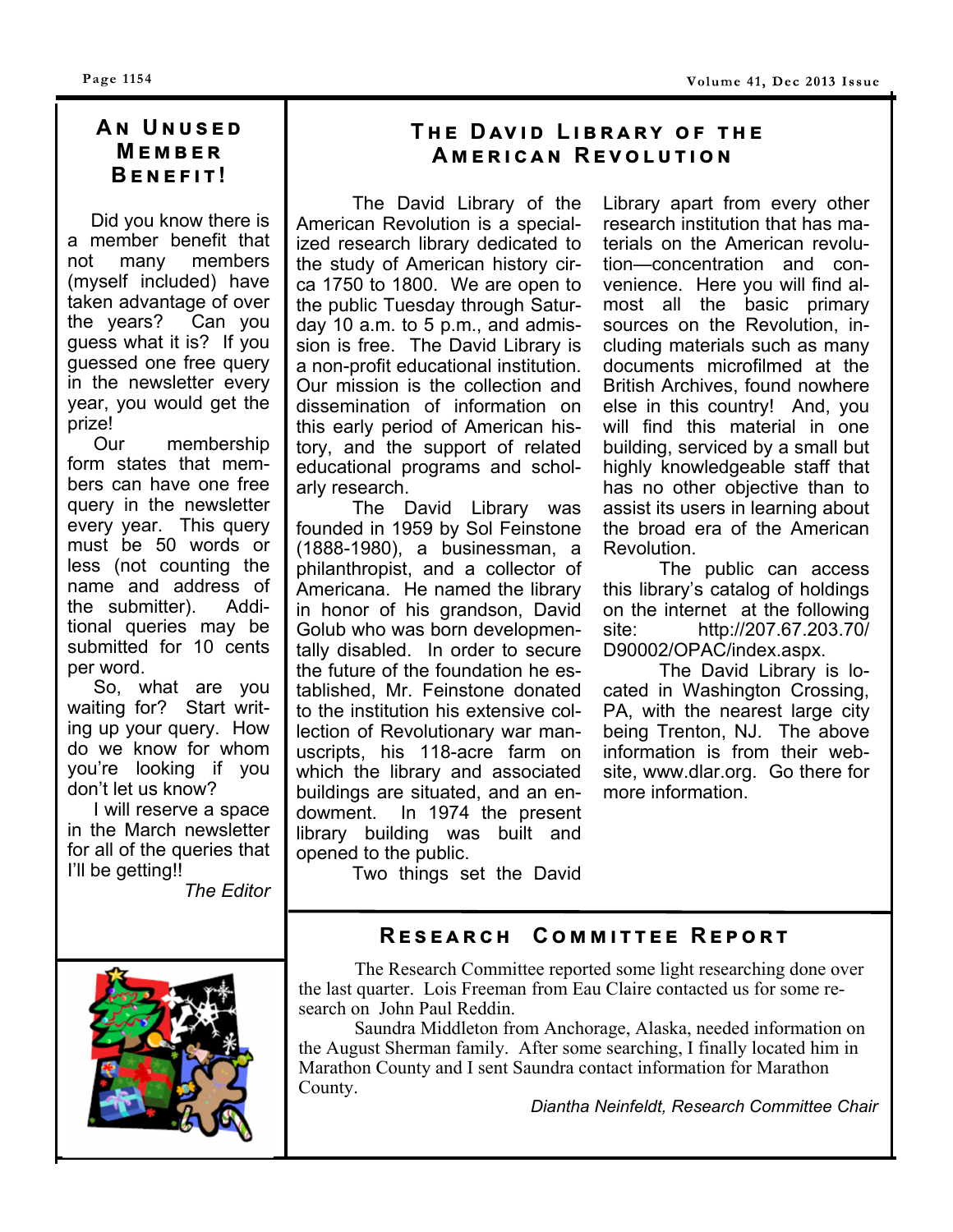## $H$ **EART O' WISCONSIN GENEALOGICAL SOCIETY**  $M$ **EMBERSHIP LIST 2013—2014**

Allen County Public Library, P O Box 2270, Fort Wayne, IN, 46801-2270 Barrette, John, 930 25th Place, Wisconsin Rapids, WI, 54494, 715-423-4921 Blount, Eleanor, 9131 County Road Z, Nekoosa, WI, 54457, 715-325-5554, rebb@wctc.net Burns, Coleen, coleen.burns51@charter.net Castell, Janet, 3420 Griffith Ave, Wisconsin Rapids, WI, 54494, 715-421-5271, bacjac@charter.net Chitek, Ben, 141-14th Ave North, Wis. Rapids, WI, 54495, 715-421-3276, bennytom89@hotmail.com Curti, Patricia, 7640 Deer Lane, Wisconsin Rapids, WI, 54494, 715-325-3570, patcurti@charter.net Diesburg, Jim & Char, 153 Wood Ave, Nekoosa, WI, 54457, 715-886-4032, jediesburg@yahoo.com Dimick, Doreen, 5821 Church Ave, Wis. Rapids, WI, 54494, 715-325-1990, dimick@tznet.com Endrizzi, Gilbert, 455 Two Mile Ave, Wis. Rapids, WI, 54494, 715-423-5732 Evenhouse, George & Carol, 1026 Eastview Ct, Wausau, WI, 54403, 715-842-7225, geven@solarus.net Family Search International, 50 East North Temple, Room 545, Salt Lake City, UT, 801-240-1347 Feaster, Carl & Marie, 6541 Helke Rd, Wis. Rapids, WI, 54494, 715-423-0556, mcfeaster@solarus.net Foster, Margaret, 3947 Ugstad Rd, Hermantown, MN, 55811 Fritz, Jean, 641 Avon St, Wisconsin Rapids, WI, 54494, 715-421-3497, mthrgoos@wctc.net Greeno, Anna, 8111 Highway 13 S, Wis. Rapids, WI, 54494, 715-325-5373, annagreeno@hotmail.com Groskopf, Jim & Gerri, 8374 Camp Pinemere Rd, Minocqua, WI, 54548, 715-356-6082, ggroskopf@hotmail.com Gumz, Flores, 220 10th Street S, Wisconsin Rapids, WI, 54494, 715-423-3919 Hagen, Myrna, 145 N Cedar St, Nekoosa, WI, 54457, 715-886-1963 Herzberg, Dennis, 211-15th St N, Wisconsin Rapids, WI, 54494, 715-423-9124, constructed methods of Herzberg and Muslim and Muslim and Muslim and Muslim and Muslim and Muslim and Muslim and Muslim and Muslim and Muslim and Keehn, Arlene, 4040 Wedgewood Cir, Wis. Rapids, WI, 54494, 715-421-1713, aktree@wctc.net Keehn, Joyce, 1110-15th St N, Wis. Rapids, WI, 54494, 715-424-1977, giggles@wctc.net Kester, Denis & Barbara, 6121 Helke Road, Wis. Rapids, WI, 54494, 715-421-0503 King, Doris, 680 Johnson Parkway, Wis. Rapids, WI, 54494, 715-423-1285, talktome@wctc.net Kreutzer, Dave & Sharon, 3521 Airport Ave, Wis. Rapids, WI 54494, 715-423-5579, sjkreut@wctc.net Krohn, Inez, 340 Tyler Ave, Port Edwards, WI, 54469, 715-887-3894, irkrohn@charter.net Krummel, Tina, 2520 Ranger Road, Wis. Rapids, WI, 54494, 715-325-5840, irnotbaboon@hotmail.com Ksycki, Philip, 939 Harlem Ave Apt 506, Glenview, IL, 60025, pmktwo@yahoo.com Lukes, Jack, 341-13th St S, Wisconsin Rapids, WI, 54494, 715-423-1425, jflukes@tznet.com Maleski, Neoma, 6594 Ginger Trail, Wis. Rapids, WI, 54494, 715-325-5878 Marcinowski, Linda, 3872 E Iona Terrace, Cudahy, WI, 53110, lmarcino@att.net Matthews, Dan & Barb, 299 Plank Hill Lane, Nekoosa, WI, 54457, mpm@wctc.net McCarthy, Karen, 5065 Spruce Road, Vesper, WI, 54489, 715-569-4301, karenmac@tznet.com McChesney, LuAnn, 151 LaVigne Ave, Port Edwards, WI, 54469 Meier, Eugene, 1131-23rd St N, Wis. Rapids, WI, 54494, 715-421-1484, eugene meier@yahoo.com Merry-Mason, Monica, 1221 Meadowlark Drive, Madison, WI, 53716, 608-238-2193, mrmerry@hotmail.com Meyer, Jeannine, 241 Shore Acres Dr, Wis. Rapids, WI, 54494, 715-423-7789, dpm@solarus.net Miller, Sue Ellen, 3021 Ten Mile Ave., Wis. Rapids, WI, 54494, 715-325-6052, deuce@wctc.net

Moss, Mary, 1510-25th Ave So, Wis. Rapids, WI, 54495, memoss@charter.net

Mras, Caroline, 3211 Washington St Apt 7, Wis. Rapids, WI, 54494, 715-423-7324

Mudrak, Suzanne, 410 Cardinal St, Wis. Rapids, WI, 54494, suzidrak@yahoo.com

*(Cont'd on Page 1156)*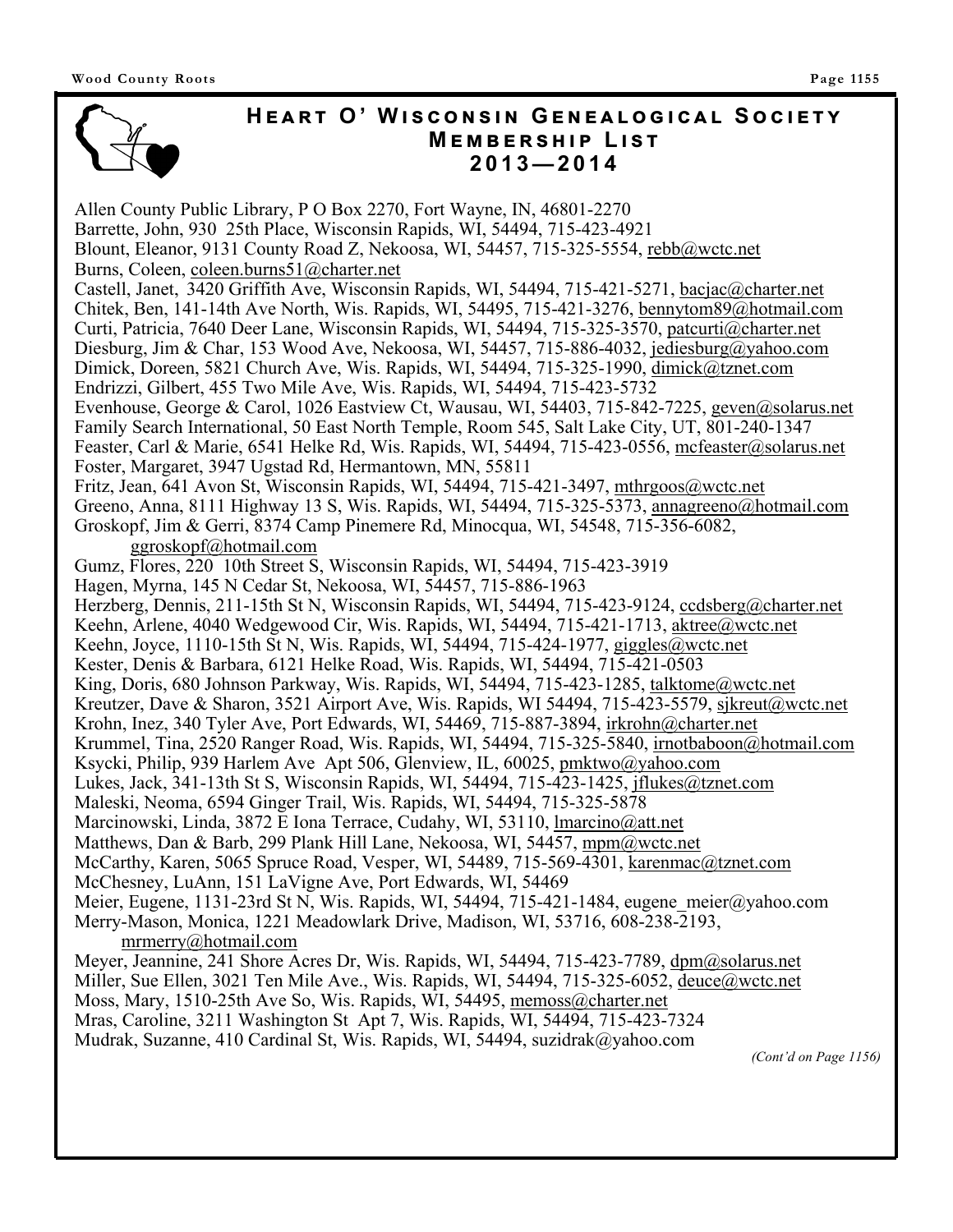#### $M$  **E** M B E R S H I P L I S T, CONT'D.

*Cont'd from Page 1155)* 

Murphy, Kathy, 4720 Airport Avenue, Wis. Rapids, WI, 54494, 715-423-8211, jkmurphy@wctc.net Murray, Fred & Marlene, 12885 Cty Rd Z, Nekoosa, WI, 54457, 715-886-4519, murr3738@wctc.net Neinfeldt, Diantha, 4265 Harley Lane, Nekoosa, WI, 54457, 715-886-3230, djn822@wctc.net Olin LRC, Jarvis Christian College, P. O. Box 1470, Hawkins, TX, 75765 Orlowski, Jean, 12028 Hollywood Rd, Nekoosa, WI, 54457, countrythyme@hotmail.com Peaslee, Bev, 3641 Lobner Road, Milladore, WI, 54454, 715-652-2513, elvistcb@tds.net Peters, Mary, 4718 Ruesch Road, Vesper, WI, 54489, 715-569-4148, petersml@tznet.com Plano, Franklin & JoAnn, 412 LaSalle St, Wausau, WI, 54403, 715-842-4203, fnjplano@dwave.net Polansky, Bev, 621 Hill St, Wis. Rapids, WI, 54494, 715-421-3182, bpolansky@solarus.net Provost, Thea, 8530 Lake Road, Wis. Rapids, WI, 54494, 715-421-2379, tgtnprovost@solarus.biz Reber, Norma, 707 So. Section St., Nekoosa, WI, 54457, rrmuff@charter.net Salzmann, Al & Barbara, 715-423-2393 Schnitzler, Don & Vickie, 301 So. Cedar Ave., Marshfield, WI, 54449, 715-615-3314, schnitzler.donald@charter.net Shear, Larry, 8394 3rd Street, Apt 2B, Pittsville, WI, 54466, 715-884-3119, lshear@tds.net Skilling, Grace, P. O. Box 21793, Cheyenne, WY, 82003 Stimac, Beverly, 2525 31st St N, Wis. Rapids, WI, 54494, 715-424-1776, hwstimac@wctc.net Susa, Jake & Diane, 10686 County Rd BB, Marshfield, WI, 54449, 715-676-3376, dmlord@tds.net Sweet, Myra, P. O. Box 174, Wis. Rapids, WI, 54495, 715-459-7117, myrasweet@charter.net Tomsyck, Michael Van Wormer, Pat, 5510 Townline Rd, Wis. Rapids, WI, 54494, 715-325-5222, dpvan@wctc.net Weaver, Lorraine, 951 South Biron Dr, Wis. Rapids, WI, 54494, 715-421-4039 Witte, Ramona, 331 19th St S, Wis. Rapids, WI, 54494, 715-424-1616, thebooker2000@hotmail.com Wotruba, Carol, 1361 Rosewood Ave., Wis. Rapids, WI, 54494, 715-424-6015 Wright, Edmund, 4380 Bountiful Ridge Drive, Bountiful, UT, 84010, (801) 295-3223 *If you would like a copy of this list, please let me know. Thanks. The Editor*

#### **MEETING SUMMARIES**

**September, 2013**—Rhonda Whetstone, local author and newspaper columnist, shared some of her writing experiences and tips with us in a very informative program. The treasurer reported a balance on hand Sep 1 of \$2,158.62. There were 31 people at the meeting. Flores is waiting for some of the books ordered last year. The library policy on disposal of books donated by the Society was questioned. A letter will be written to the library asking for clarification of this policy and whether they would at least let us know when any of our donated books were scheduled to be put out for sale. It was suggested that we buy a book on either the DAR or Czech genealogy in memory of Beth Klumb. A motion was made and approved to budget \$200 for

*(cont'd on Page 1157) (Cont'd from Page 1156)*  book purchases this year. Two people joined at this

## $HEART WELCOME!$

 We were introduced to one new member and one returning member at our September meeting. They are Jean Orlowski and Mary Moss.

 Jean is a new member. Her e-mail address is countrythyme@hotmail.com. She is from Nekoosa, Wisconsin.

 Mary Moss had been a member in the late 1990s and is back with us again. Mary's e-mail address is memoss@charter.net. Mary has been doing research for quite a few years and has a few brickwalls she'd like to break. Just ask her and she will fill you in on her search for Aurelia! She has traveled numerous places in her research, including Salt Lake City, Michigan, and New York State.

*Please give a big "Heart" welcome to Jean and Mary! The Editor*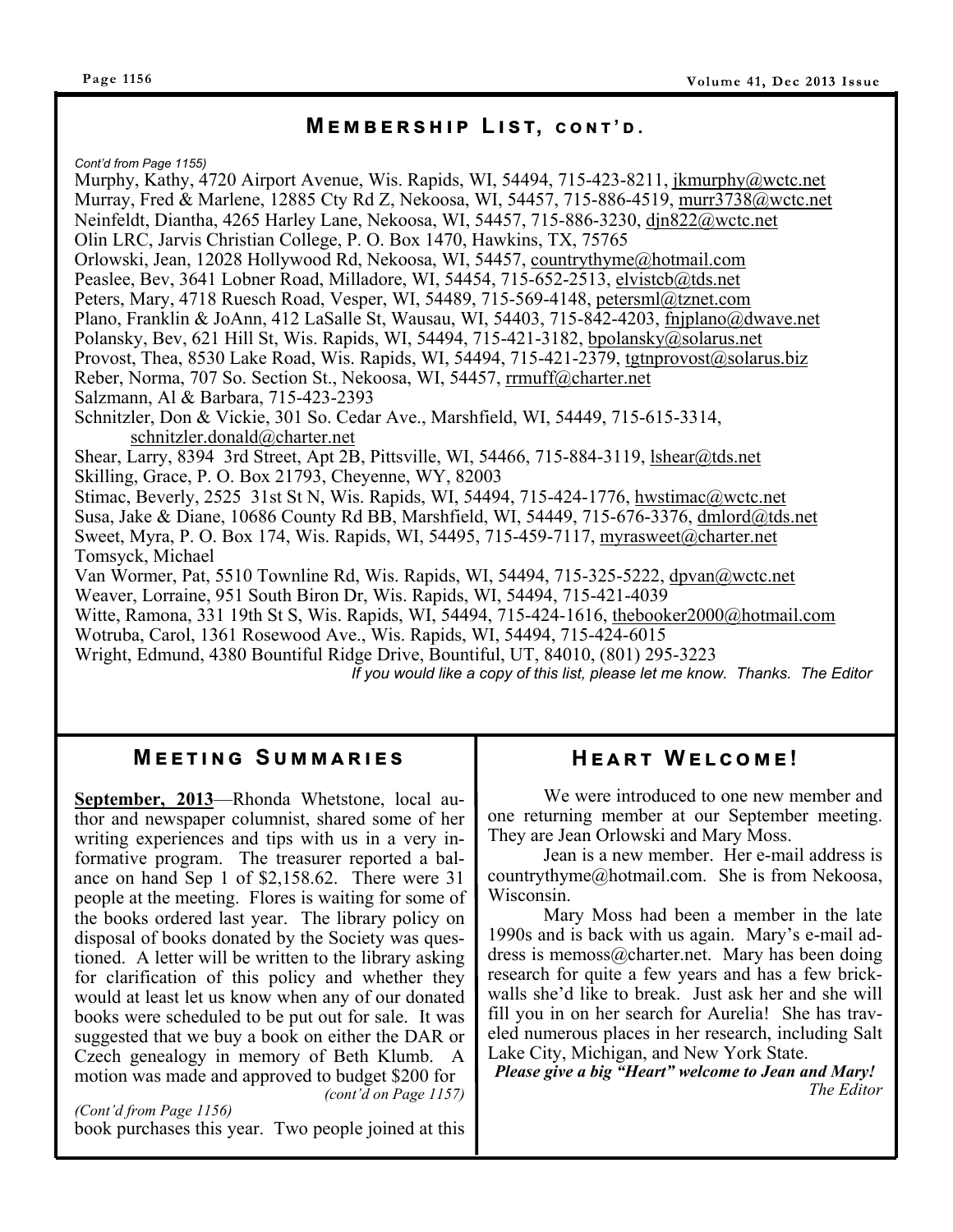### **Pඐගඏකඉඐඑඋ Sගඝඌඑඛ ඎ Wඌ Cඝඖගඡ**

 Back in 1999, one of our members did a survey of some of the photo/portrait studios in Wood County. Do you find yourself asking questions when you find a photo of your ancestors in one of the frames from a photographic studio? Besides who is this, I mean. Where was this studio? When were they in business? One thing that we as genealogists are really interested in is what happened to their old negatives.

 One of the studios mentioned was the Don Arndt Studios. There isn't much information on this in the survey. The survey does state that the negatives were smelted for silver recovery. Isn't that a sad event? Realistically, that is what happened with a lot of the old negatives from studios that went out of business. Does anyone have any other information on this studio, such as when it was started and when it went out of business? Let's see what we can dig up on this one.

 The Orville Reed Studio in Marshfield was bought out by John H. Keel Photography. The Reed studio had been in business about 10 years before that. A note says this was also Thomas Portrait Studios. Anyone know any more about this one?

 Richard Klun died in 2008. He ran Klun Studios for many years but the survey didn't have dates or length of time noted. A note does state that it was taken over by Nieman's Photography.

 When we look at Nieman's Photography, it's noted that all negatives from Klun and Don Arndt Studios were smelted for the silver. The owner did state that he took several boxes of 8x10 negatives to the Historical Society in 1979. Perhaps we can check there to see if they still have these.

 O. R. Moore operated a studio on 1st Street North in Wisconsin Rapids. He sold his business to William A. Drumb in June of 1923. Not much else is noted bout either of these.

 Oliver Studios was located in Vesper. This is out of business but the South Wood County Historical Corporation had a few interesting programs and slide shows for the public to view some of Oliver's photographs that they have in their archives at the museum.

 This survey will be turned over to the trustees to place in the Society's cabinets. It would be interesting to check at the museum to see what information they have on photographic studios in Wood County. I will check in to this and report in future issues. *The Editor*

#### $M$  **EETING** SUMMARIES, CONT'D.

meeting—Jean Orlowski and Mary Moss. The Indexing Committee will schedule more meetings for proofreading, etc., in the coming months. Yours truly accepted the position of photographer at the 40th anniversary luncheon. There is a \$190 annual fee for the web site coming up. Part of this fee (\$25) is for the domain name. At an upcoming meeting, members will suggest verbiage to update the website. Plans are progressing for the anniversary luncheon. A motion was made and approved to budget \$350 for the expenses for this activity. The brick wall exchange will be started next month. **October, 2013**—Our scheduled speaker was unable to be present so we started the discussion of the brick wall exchange, and people who want to participate exchanged names. Flores had talked to Andy Barnett about the library's book policy and he would like to discuss that with us. Reservation

forms for the anniversary luncheon will be available in February. Mary Moss volunteered to do the annual audit. This should have been done before the current year started but was forgotten.

**November, 2013**—Andy Barnett of McMillan Library talked about Google maps. It was a very fun program. Since the audit was already late and we only had one volunteer when we should really have two, it was motioned and approved to conduct a twoyear audit next year. The December meeting will be at the library and will be an ornament exchange and a social gathering. The June cemetery walk will be at St. John's Lutheran Church cemetery in Sigel.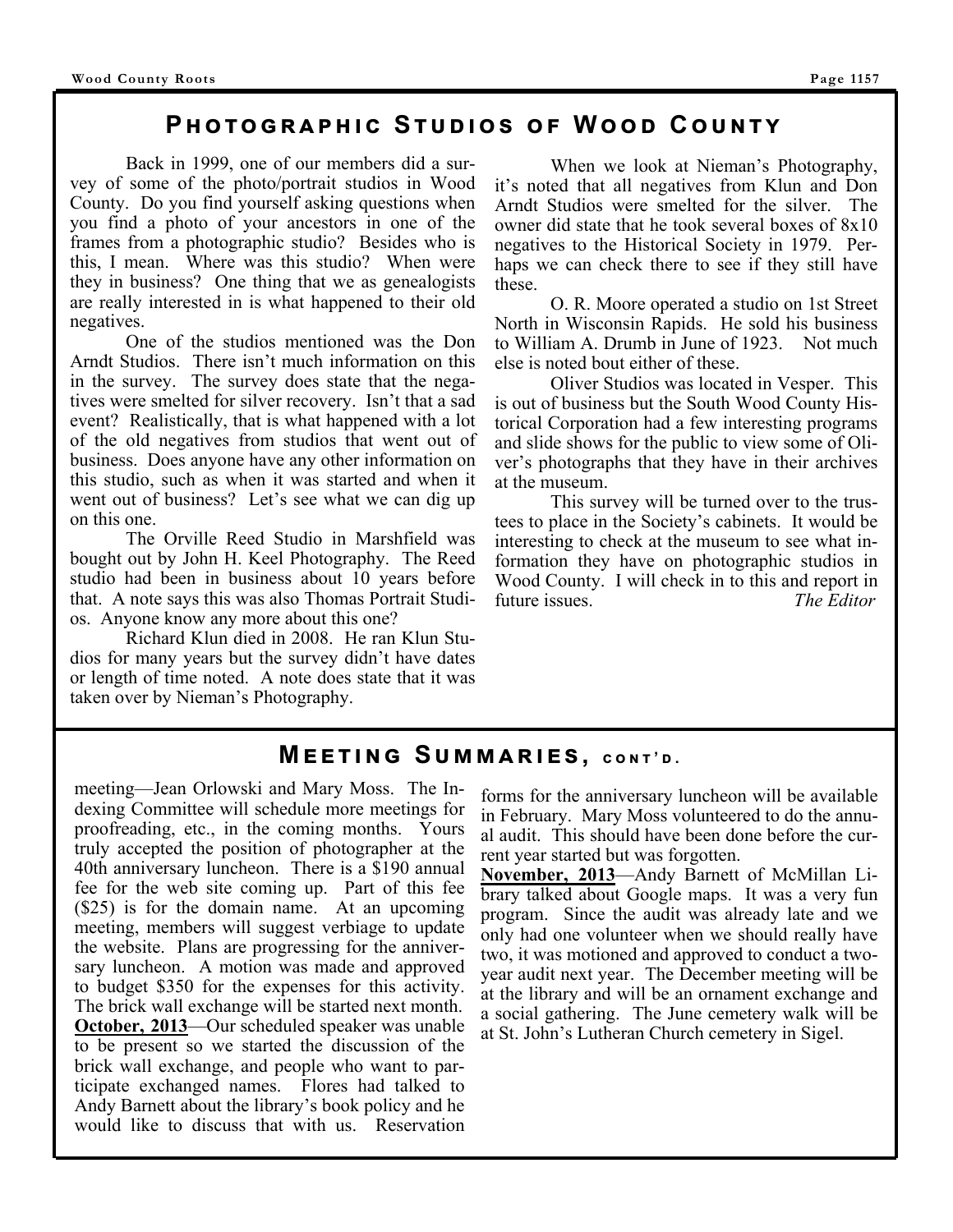# CALENDAR OF EVENTS

**10 Dec 2013 Heart O' Wisconsin Genealogical Society meeting, 6:30 p.m., McMillan Memorial Library, Wisconsin Rapids, WI.** Members will bring a wrapped ornament for an exchange. Coffee, hot chocolate, and treats will be served.

**14 Jan 2014 Heart O' Wisconsin Genealogical Society meeting, 6:30 p.m., McMillan Memorial Library, Wisconsin Rapids, WI.** We will work on updating the web site at our meeting. Some of the verbiage needs to be updated, and some of the links are broken.

**11 Feb 2014 Heart O' Wisconsin Genealogical Society meeting, 6:30 p.m., McMillan Memorial Library, Wisconsin Rapids, WI.** Results of the Brick Wall Exchange.

**11 Mar 2014 Heart O' Wisconsin Genealogical Society meeting, 6:30 p.m., McMillan Memorial Library, Wisconsin Rapids, WI.** Program to be announced.

**4-5 Apr 2014 Wisconsin State Genealogical Society Gene-A-Rama, Holiday Inn, Manitowoc, WI.** The main speaker will be Lisa Alzo, author of 9 books on genealogy. Go to www.wsgs.org for more information and a registration form.

**18 Apr 2014 Heart O' Wisconsin Genealogical Society meeting, 6:30 p.m., McMillan Memorial Library, Wisconsin Rapids, WI.** Program to be announced.

**26 Apr 2014 Heart O' Wisconsin Genealogical Society 40th Anniversary Banquet,**  Lake Aire Supper Club, 6510 State Highway 13 South, Wisconsin Rapids, WI. This will be a noon luncheon to celebrate our anniversary. More details to follow.

**7-10 May 2014 National Genealogical Society 2014 Family History Conference, Richmond, Virginia.** Many, many great speakers will speak on many interesting topics. Go to conference.ngsgenealogy.org to download the registration form and view the meeting topics.

**13 May 2014 Heart O' Wisconsin Genealogical Society meeting, 6:30 p.m., McMillan Memorial Library, Wisconsin Rapids, WI.** Program to be announced.

**10 Jun 2014 Heart O' Wisconsin Genealogical Society meeting, St. John's Lutheran Church Cemetery, Wisconsin Rapids, WI.** Members Ben Chitek and Bev Polansky will lead us on a tour of this cemetery in the Town of Sigel. More details will follow.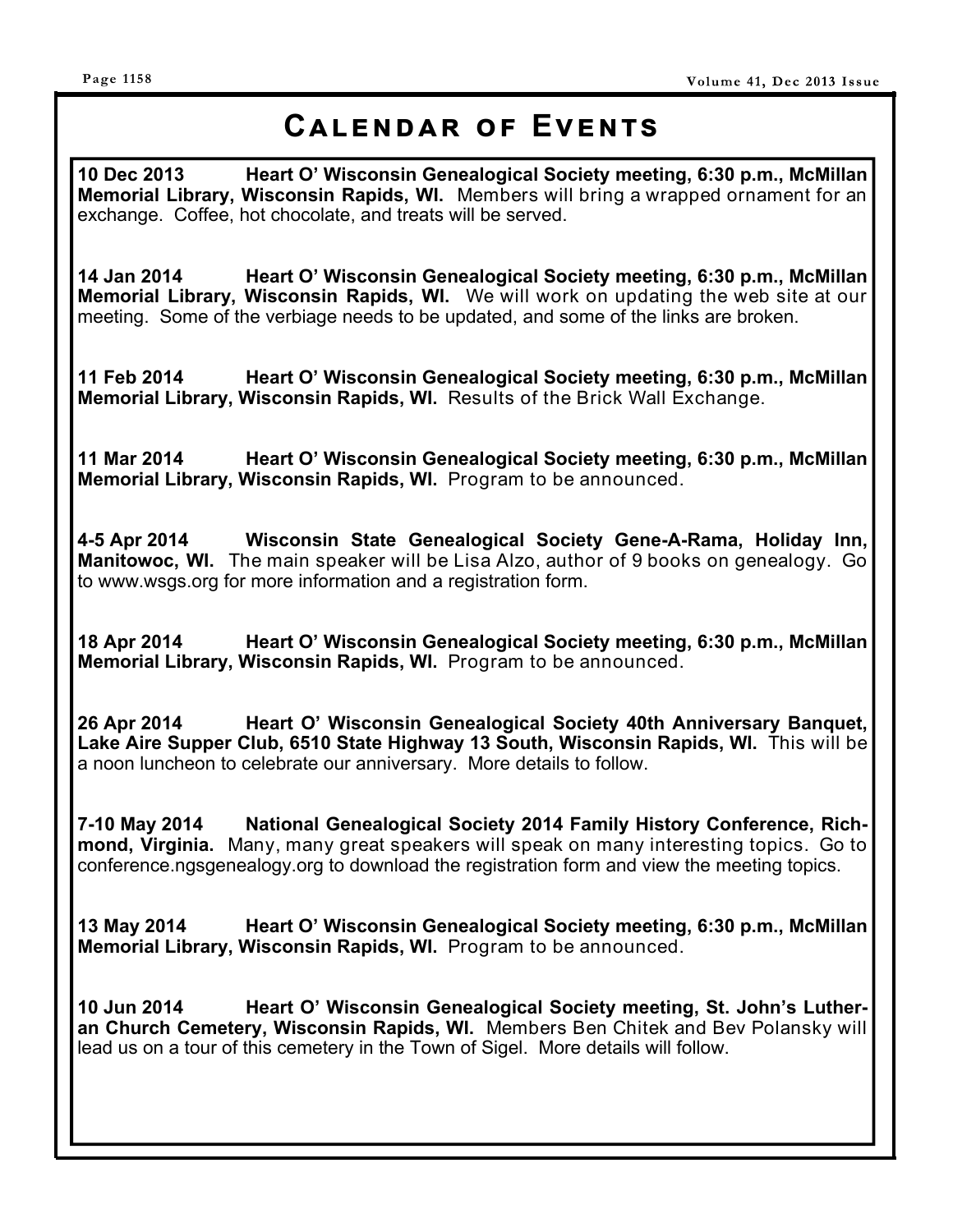#### IN MEMORIAM— PATRICIA BERKLUND

 It is with sadness that we report the death of a past member of our Society— Patricia Berklund died on October 16, 2013. She joined in October of 1978, shortly after the Society was formed. She had been a member continuously up until July of 2011 when ill health caught up with her.

 Pat was born April 13, 1923, in Sioux City, Iowa, to Thomas and Nell (Schmoker) Paul. She married Bruno Berklund August 24, 1947. They had two children—Thomas and Lauri.

 Pat attended the University of Iowa, earning a Bachelor of Science degree in Psychology and later a Masters degree in Library Science from the University of Wisconsin, Stevens Point.

She was a social worker

in Iowa and later in Chicago, Illinois. After the war, Pat became active in the Girl Scouts. She held the position of Executive Director of Girl Scouts of the Northwestern Great Lakes.

 Later, Pat became a librarian at McMillan Memorial Library in Wisconsin Rapids and was the librarian for the Port Edwards School District.

 Pat loved to read and always had two or three books going at one time. Her love of reading helped her out many a time in her genealogical research. She traveled to Iowa many times to do more research as well as to Salt Lake City. She was always interested in hearing about other members' research trips.

 Although Pat was never an officer in our Society, she was a mover and a shaker behind the scenes. She was always willing to help. She was involved in many of our early projects. Pat started us out on the huge project of indexing the naturalization records at the Wood County courthouse.

 We will all miss Pat's beautiful smile and gentle words of welcome. She was surely one of a kind.

*The Editor*



#### $M$ **EMBERSHIP FORM DETACH AND MAIL WITH A CHECK FOR \$15 PAYABLE TO:**  $H$ **EART O' WISCONSIN GENEALOGICAL SOCIETY P.O. Box 516**<br>APIDS WI **W එඛඋඖඛඑඖ R ඉඑඌඛ WI 54495-0516**

|                                                                                                                                                                                                                                   | State: _______ Zip Code: ______________ |  |
|-----------------------------------------------------------------------------------------------------------------------------------------------------------------------------------------------------------------------------------|-----------------------------------------|--|
|                                                                                                                                                                                                                                   |                                         |  |
| New members only: You may have one free surname search if you reside outside of Wood County, WI (a \$10 value).                                                                                                                   |                                         |  |
| $\bullet$ and the contract of the contract of the contract of the contract of the contract of the contract of the contract of the contract of the contract of the contract of the contract of the contract of the contract of the |                                         |  |

Surname you would like researched: \_

The membership list is published once per year in the December newsletter. We ask that you give permission for us to publish your address, telephone number, and e-mail address by responding to the following questions. (Please clearly circle your answer; if no response is given, we will automatically publish): I wish to have the following published in the December newsletter: my address? Yes No; my phone number? Yes No; my e-mail address? Yes No

Members may submit one free query per year, which will be published in the Society's newsletter in order to contact others researching the same ancestors. It should be 50 words or less, not counting the name and address of the submitter. Members and non-members may submit additional queries at the rate of 10 cents per word.

Please enclose a self-addressed, stamped envelope if you want a membership card mailed to you. Thanks.